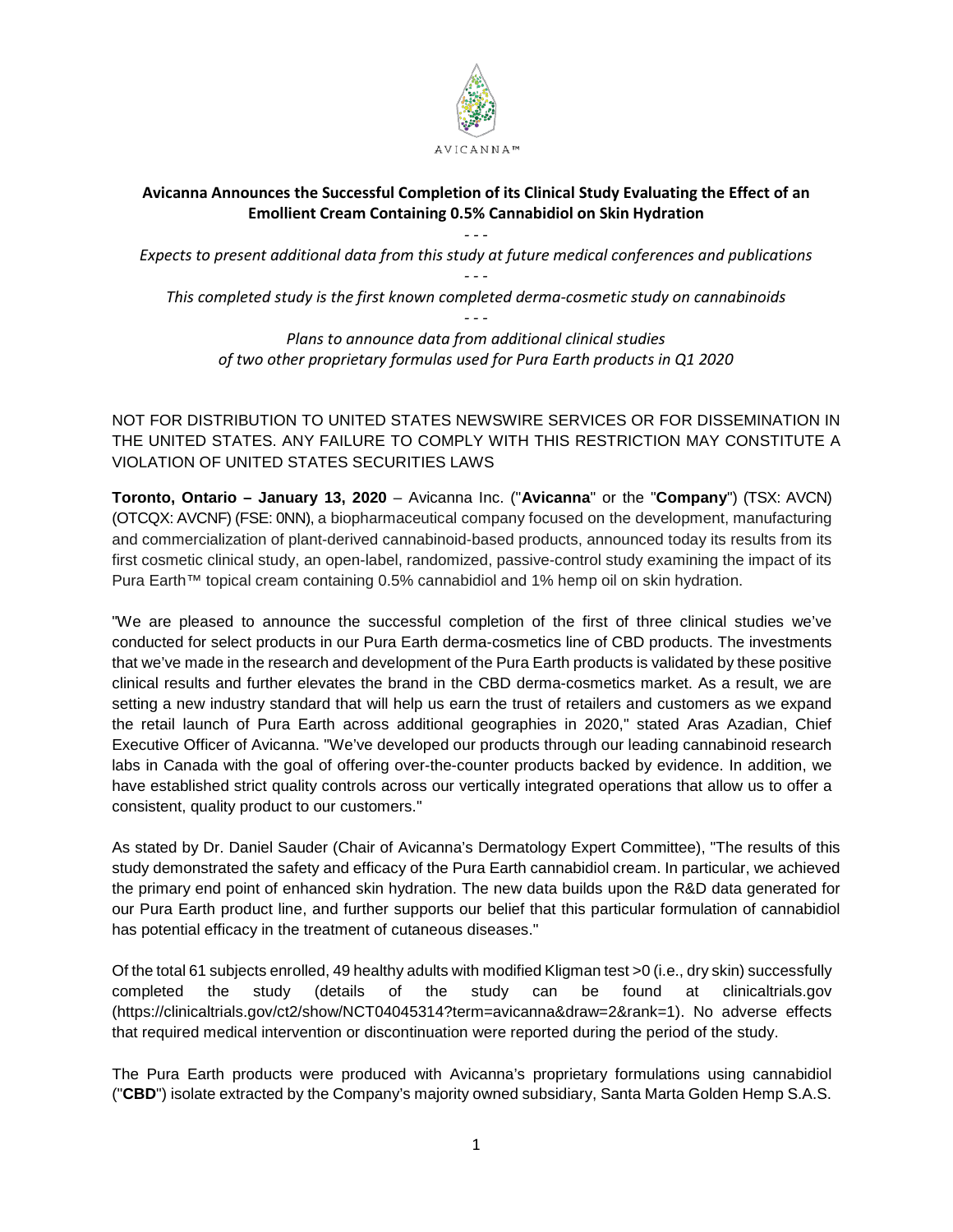

("**SMGH**"), from cannabis grown and cultivated by SMGH in Santa Marta, Colombia. SMGH's CBD isolate is derived from its USDA organic certified hemp (non-psychoactive cannabis).

This study was conducted by CAIMED S.A.S. Medical Care and Research Center in Bogota, Colombia. Avicanna plans to present additional detailed data from the study at upcoming medical conferences and in peer-reviewed publications.

In addition, CAIMED has completed two additional studies for Avicanna: a study evaluating the effect of a facial cream containing 0.5% cannabidiol and 1% hemp oil on skin hydration and characteristics associated with acne-prone skin; and, a study evaluating the effect of a topical serum preparation containing 1% cannabidiol and apple stem cells on skin characteristics associated with aging. The Company plans on announcing top-line results from both studies once the data is compiled.

## **About Pura EarthTM**

Pura Earth is Avicanna's derma-cosmetic line which utilizes a combination of purified cannabidiol (CBD) and other synergistic botanical ingredients designed to naturally regulate and nourish the skin. The Pura Earth product line was designed by Avicanna and optimized in partnership with the University of Toronto using Avicanna's proprietary formulations.

#### **About Avicanna**

Avicanna is an Ontario corporation focused on the development, manufacturing and commercialization of plant-derived cannabinoid-based products through its two main business segments, cultivation and research and development.

Avicanna's two majority-owned subsidiaries, Sativa Nativa S.A.S. and Santa Marta Golden Hemp S.A.S., both located in Santa Marta, Colombia are the base for Avicanna's cultivation activities. These two companies are licensed to cultivate and process cannabis for the production of cannabis extracts and purified cannabinoids including cannabidiol (CBD) and tetrahydrocannabinol (THC).

Avicanna's research and development business is primarily conducted out of Canada at its headquarters in the Johnson & Johnson Innovation Centre, JLABS @ Toronto. Avicanna's scientific team develops products, and Avicanna has also engaged the services of researchers at the Leslie Dan Faculty of Pharmacy at the University of Toronto for the purpose of optimizing and improving upon its products.

Avicanna's research and development and cultivation activities are focused on the development of its key products, including plant-derived cannabinoid pharmaceuticals, phyto-therapeutics, derma-cosmetics and Extracts (defined as plant-derived cannabinoid extracts and purified cannabinoids, including distillates and isolates), with a goal of eventually having these products manufactured and distributed through various markets.

SOURCE Avicanna Inc.

#### **Stay Connected**